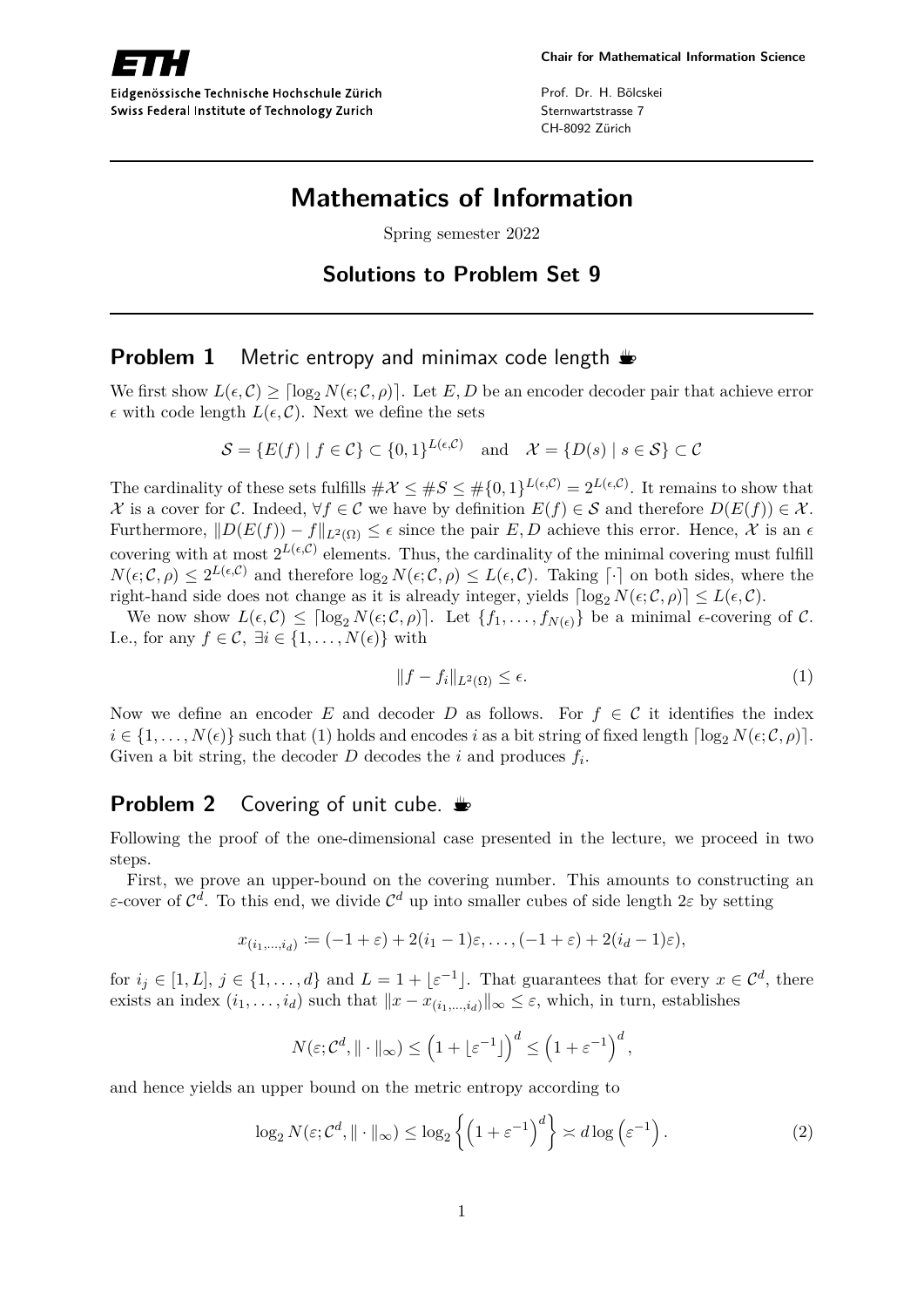To obtain the lower bound, we notice that the points

$$
x_{(i_1,...,i_d)} := (-1 + 2(i_1 - 1)\varepsilon, \ldots, -1 + 2(i_d - 1)\varepsilon),
$$

with  $i_j \in [1, L], j \in \{1, \ldots, d\}$  and  $L = 1 + \lfloor \varepsilon^{-1} \rfloor$ , form an  $\varepsilon$ -packing of  $\mathcal{C}^d$ , which establishes

$$
\left(1+\left\lfloor\frac{1}{2\varepsilon}\right\rfloor\right)^d \leq M(2\varepsilon;\mathcal{C}^d,\|\cdot\|_{\infty}).
$$

Using the relation between packing and covering numbers presented in the lecture, one obtains the desired lower bound

$$
d\log\left(\varepsilon^{-1}\right) \asymp \log_2 M(2\varepsilon; \mathcal{C}^d, \|\cdot\|_{\infty}) \le \log_2 N(\varepsilon; \mathcal{C}^d, \|\cdot\|_{\infty}).\tag{3}
$$

Combining the upper bound (2) and the lower bound (3), one obtains the desired result

$$
\log_2 N(\varepsilon; \mathcal{C}^d, \|\cdot\|_{\infty}) \asymp d \log \left(\varepsilon^{-1}\right).
$$

# **Problem 3** Metric entropy of parametric class of functions  $\mathbf{L}$

a)

$$
N(2\epsilon; \mathcal{C}, \rho) \le M(2\epsilon; \mathcal{C}, \rho) \le N(\epsilon; \mathcal{C}, \rho) \le M(\epsilon; \mathcal{C}, \rho).
$$
\n(4)

b) i) For every  $f_{\theta} \in \mathcal{F}$ , we can find a  $\theta_i$  in the set  $\{\theta_0, \ldots, \theta_T, \theta_{T+1}\}$ , such that  $|\theta_i - \theta| \le \epsilon$ . The Hint implies  $|ln(1+x)| \leq |x|$  for  $x \geq 0$ , and we thus have

$$
||f_{\theta_i} - f_{\theta}||_{\infty} = \max_{x \in [0,1]} \left| \ln(1 + \theta_i x) - \ln(1 + \theta x) \right| = \max_{x \in [0,1]} \left| \ln \left( \frac{1 + \theta_i x}{1 + \theta x} \right) \right|
$$
  
= 
$$
\max_{x \in [0,1]} \left| \ln \left( 1 + \frac{(\theta_i - \theta)x}{1 + \theta x} \right) \right| \le \max_{x \in [0,1]} \left| \frac{(\theta_i - \theta)x}{1 + \theta x} \right| \le |\theta_i - \theta| \le \epsilon,
$$

where we assumed  $\theta_i \geq \theta$  without loss of generality. Otherwise, we repeat the same steps with the roles of  $\theta$  and  $\theta_i$  exchanged.

Therefore, we can conclude that the set  $\{f_{\theta_0}, \ldots, f_{\theta_T}, f_{\theta_{T+1}}\}$  constitutes an  $\epsilon$ -covering of F. An upper bound on the covering number is hence given by  $N(\epsilon; \mathcal{F}, \|\cdot\|_{\infty}) \leq$  $T + 2 \leq \frac{1}{2\epsilon} + 2.$ 

ii) We construct an explicit packing as follows. Set  $T = \frac{1}{3}$  $\frac{1}{3\epsilon}$ , and for  $i = 0, 1, \ldots, T$ , define  $\theta_i = 3\epsilon i$ . The Hint implies  $\Big|$ *x*  $\left|\frac{x}{1+x}\right| \leq |ln(1+x)|$ , for  $x \geq 0$ . For all  $i, j$  with  $i \neq j$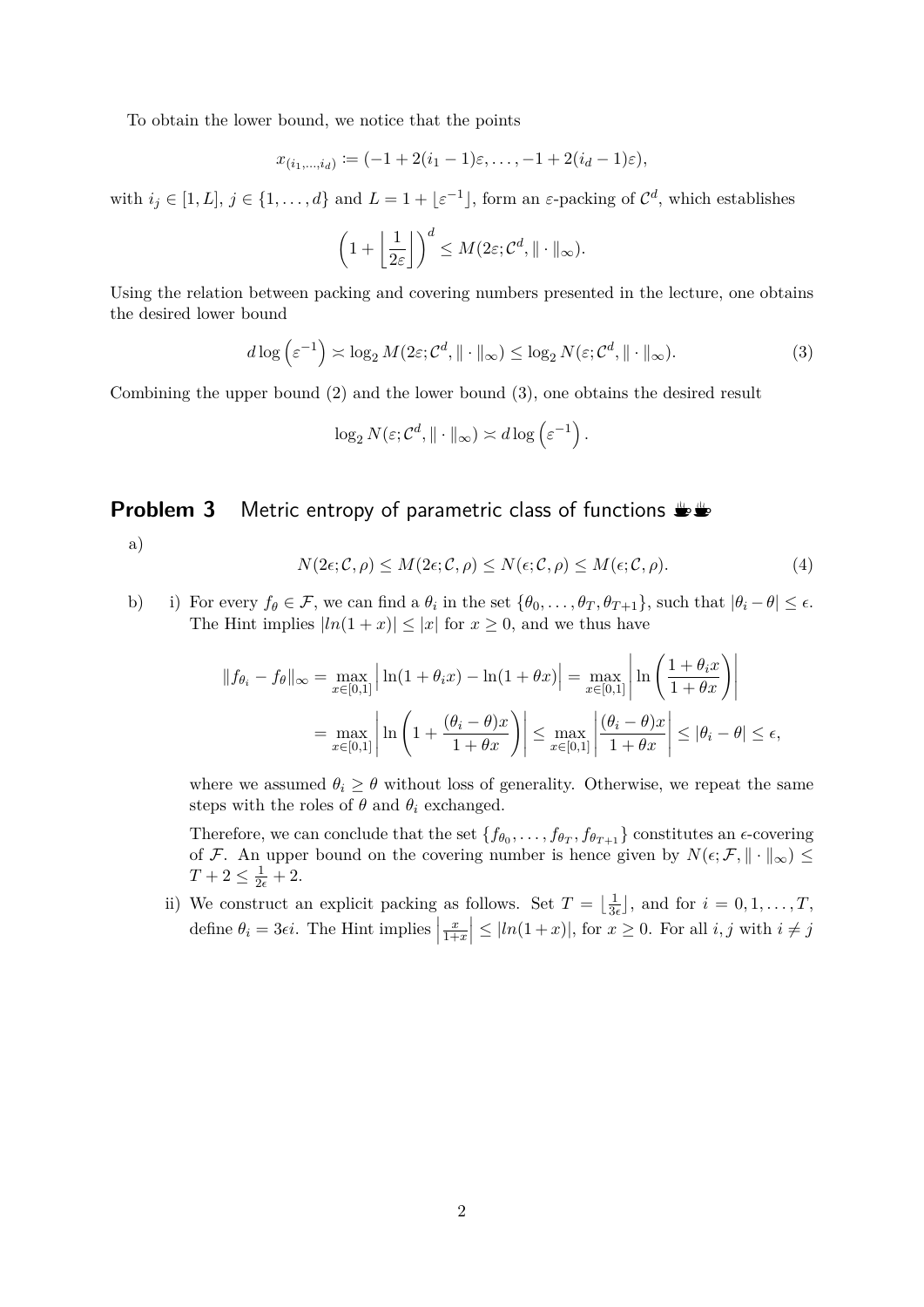and assuming  $\theta_i \geq \theta_j$  without loss of generality, we thus have

$$
||f_{\theta_i} - f_{\theta_j}||_{\infty} = \max_{x \in [0,1]} \left| \ln(1 + \theta_i x) - \ln(1 + \theta_j x) \right| = \max_{x \in [0,1]} \left| \ln \left( \frac{1 + \theta_i x}{1 + \theta_j x} \right) \right|
$$
  
= 
$$
\max_{x \in [0,1]} \left| \ln \left( 1 + \frac{(\theta_i - \theta_j)x}{1 + \theta_j x} \right) \right| \ge \max_{x \in [0,1]} \left| \left( \frac{(\theta_i - \theta_j)x}{1 + \theta_j x} \right) \right| \left( 1 + \frac{(\theta_i - \theta_j)x}{1 + \theta_j x} \right) \right|
$$
  
= 
$$
\max_{x \in [0,1]} \left| \left( \frac{(\theta_i - \theta_j)x}{1 + \theta_j x} \right) \right| \left( \frac{1 + \theta_j x + \theta_i x - \theta_j x}{1 + \theta_j x} \right) \right| = \max_{x \in [0,1]} \left| \frac{(\theta_i - \theta_j)x}{1 + \theta_i x} \right|
$$
  

$$
\ge \max_{x \in [0,1]} \left| \frac{(\theta_i - \theta_j)x}{2} \right| = \left| \frac{\theta_i - \theta_j}{2} \right| = \left| \frac{3\epsilon(i - j)}{2} \right| > \epsilon,
$$

by definition of  $\theta_i$ . We can therefore conclude that  $\{f_{\theta_0}, \ldots, f_{\theta_T}\}$  is an  $\epsilon$ -packing and the corresponding packing number satisfies  $M(\epsilon; \mathcal{F}, \|\cdot\|_{\infty}) \geq T + 1 \geq \frac{1}{3}$  $\frac{1}{3\epsilon}$ .

iii) By subproblems (b.i), (b.ii), and (4) we obtain

$$
\frac{1}{6\epsilon} \le M(2\epsilon; \mathcal{F}, \|\cdot\|_{\infty}) \le N(\epsilon; \mathcal{F}, \|\cdot\|_{\infty}) \le \frac{1}{2\epsilon} + 2,
$$

which allows us to conclude that  $\log N(\epsilon; \mathcal{F}, \|\cdot\|_{\infty}) \asymp \log(1/\epsilon)$ , as  $\epsilon \to 0$ .

# **Problem 4** Optimality with Johnson-Lindenstrauss.

a) Fix  $i \in \{1, ..., m\}$ . Then,

$$
||f(x_i) - y||_2 = \left\| \frac{1}{m} \sum_{j=1}^m f(x_j) - \frac{1}{m} \sum_{j=1}^m f(x_j) \right\|_2 = \left\| \frac{1}{m} \sum_{j=1}^m (f(x_i) - f(x_j)) \right\|_2
$$
  

$$
\leq \frac{1}{m} \sum_{j=1}^m ||f(x_i) - f(x_j)||_2 \leq \frac{1}{m} \sum_{j=1}^m \sqrt{1 + \delta} ||x_i - x_j||_2
$$
  

$$
< \frac{1}{m} m\sqrt{2} \cdot \sqrt{2} = 2,
$$

where the first inequality is by the triangle inequality, the second inequality follows from (5) in the problem statement, and the last inequality is by the assumption  $\delta < 1/2$  and the relation  $||x_i - x_j||_2 = \sqrt{2}$ , which follows from  $\{x_j\}_{j=1}^m$  being an orthonormal basis. We have therefore established that  $||f(x_i) - y||_2 < 2$ , or equivalently  $f(x_i) \in \mathcal{B}(y, 2)$ , and this holds for all *i* such that  $1 \leq i \leq m$ .

b) We have established in the previous subproblem that  ${f(x_j)}_{j=1}^m \subset B(y, 2)$ , so that we are left with having to show that  $||f(x_i) - f(x_j)||_2 > 1$ , for  $1 \leq i \neq j \leq m$ . From (5) in the problem statement, we have

$$
|| f(x_i) - f(x_j)||_2^2 \ge (1 - \delta) ||x_i - x_j||_2^2 = 2(1 - \delta) > 1,
$$

where the last inequality is thanks to the assumption  $\delta$  < 1/2. Taking the square root yields the desired result.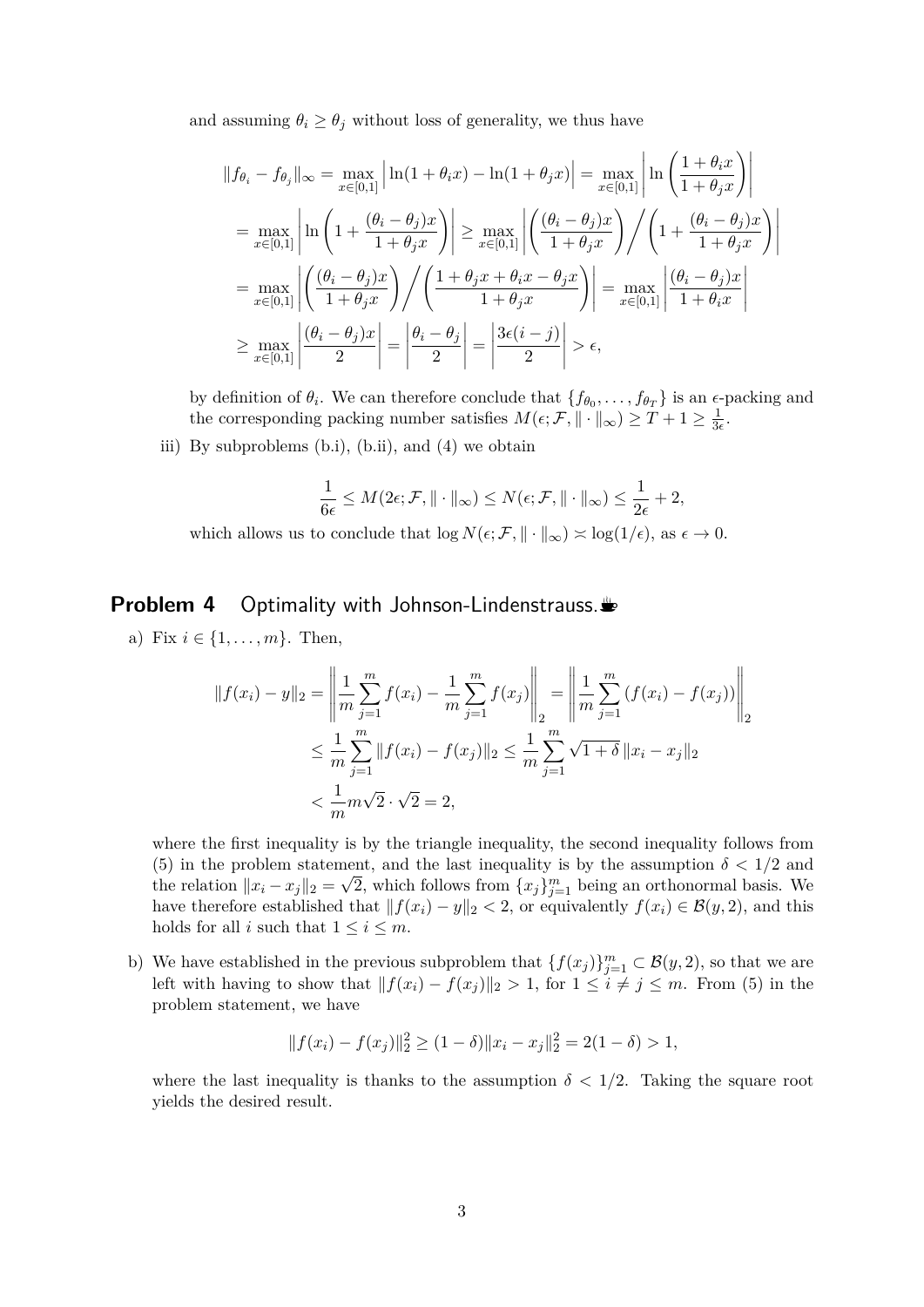c) Using the volume ratio estimate (Lemma 10.5), one gets

$$
M(1; \mathcal{B}(y, 2), \|\cdot\|_2) \le \frac{vol(2\mathcal{B}(y, 2) + \mathcal{B}(y/2, 1))}{vol(\mathcal{B}(y/2, 1))},
$$

where we chose  $\mathcal{B} = \mathcal{B}(y, 2)$  and  $\mathcal{B}' = \mathcal{B}(y/2, 1)$ . Simplifying with the equalities  $\mathcal{B}(y, 2) =$  $2\mathcal{B}(y/2, 1)$  and  $vol(5\mathcal{B}(y/2, 1)) = 5<sup>k</sup> vol(\mathcal{B}(y/2, 1)),$  we obtain

$$
M(1; \mathcal{B}(y, 2), \|\cdot\|_2) \le 5^k.
$$

Taking the logarithm on both sides, and setting  $C := (\log(5))^{-1}$ , yields the desired result according to

$$
C \log(M(1; \mathcal{B}(y, 2), \|\cdot\|_2)) \leq k.
$$

d) Assume for the sake of contradiction that a function *f* satisfying (5) in the problem statement exists. From the result of subproblem (b), there would hence exist a 1-packing of  $(\mathcal{B}(y, 2), \|\cdot\|_2)$  with *m* elements, namely  $\{f(x_j)\}_{j=1}^m$  with  $y = (1/m)\sum_{j=1}^m f(x_j)$ , which, in turn, would imply (∗)

$$
C \log(m) \leq C \log(M(1; \mathcal{B}(y, 2), \|\cdot\|_2)) \leq k.
$$

Here,  $(*)$  has been established in subproblem (c). Therefore, if  $C \log(m) > k$ , a function  $f: \mathbb{R}^m \to \mathbb{R}^k$  satisfying (5) in the problem statement cannot exist.

#### **Problem 5** Volume ratio estimate for the Hamming cube  $\psi$

- a) We verify that  $d$  satisfies the defining properties of a metric on  $\mathbb{H}^n$ :
	- $d(x, y) \geq 0$  for  $x, y \in \mathbb{H}^n$  is satisfied by definition;
	- $d(x, y) = 0$  implies that  $x_i = y_i$  for all  $i \in [n]$  which, in turn, implies  $x = y$ ;
	- $d(x, y) = #\{i \in [n] | x_i \neq y_i\} = #\{i \in [n] | y_i \neq x_i\} = d(y, x);$
	- Fix  $x, y, z \in \mathbb{H}^n$  and note that, for all  $i \in [n]$  such that  $x_i \neq z_i$ , one has either  $x_i \neq y_i$ or  $y_i \neq z_i$ . Thus, we get

$$
d(x, z) = #\{i \in [n] | x_i \neq z_i\}
$$
  
\n
$$
\leq #\{\{i \in [n] | x_i \neq y_i\} \cup \{i \in [n] | y_i \neq z_i\}\}
$$
  
\n
$$
\leq #\{i \in [n] | x_i \neq y_i\} + #\{i \in [n] | y_i \neq z_i\}
$$
  
\n
$$
= d(x, y) + d(y, z).
$$

b)  $\mathcal{B}(x,m)$  is the set of points at distance d less than or equal to m from x and as such can be expressed as

$$
\mathcal{B}(x,m) = \bigcup_{k=0}^{m} \{ y \in \mathbb{H}^n \, | \, d(x,y) = k \}.
$$

As this union is over disjoint sets, it follows that

$$
\#\mathcal{B}(x,m) = \sum_{k=0}^{m} \#\{y \in \mathbb{H}^n \, | \, d(x,y) = k\}.
$$

The set  $\{y \in \mathbb{H}^n \mid d(x, y) = k\}$  is the set of points in  $\mathbb{H}^n$  which differ from *x* in exactly *k*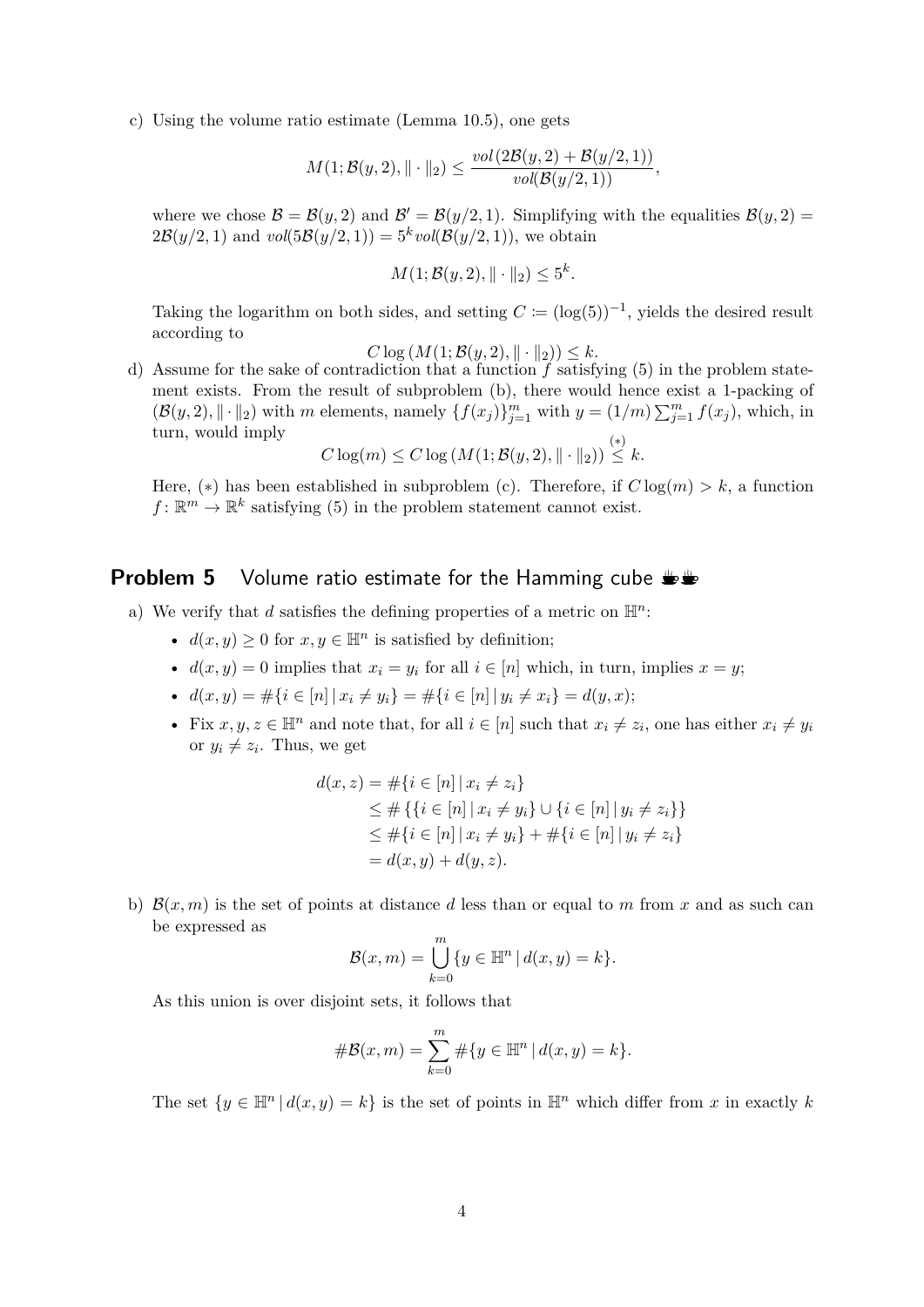coordinates. There are  $\binom{n}{k}$  possible choices for these coordinates, so that

$$
\#B(x,m) = \sum_{k=0}^{m} \binom{n}{k}.\tag{5}
$$

c) By definition, for every  $x \in \mathbb{H}^n$ , one can find  $x_j \in \{x_1, \ldots, x_{N(m; \mathbb{H}^n, d)}\}$  such that  $d(x, x_j) \leq$ *m*, or equivalently,  $x \in \mathcal{B}(x_j, m)$ . Therefore,

$$
\mathbb{H}^n \subseteq \bigcup_{j=1}^{N(m;\mathbb{H}^n,d)} \mathcal{B}(x_j,m),
$$

which implies

$$
\#\mathbb{H}^n \leq \sum_{j=1}^{N(m;\mathbb{H}^n,d)} \#\mathcal{B}(x_j,m).
$$

Now using  $\#\mathbb{H}^n = 2^n$  and, from (5),  $\#\mathcal{B}(x_j, m) = \sum_{k=0}^m {n \choose k}$ , we get

$$
2^{n} \leq N(m; \mathbb{H}^{n}, d) \sum_{k=0}^{m} {n \choose k},
$$

which, after rearranging terms, yields the desired result

$$
\frac{2^n}{\sum_{k=0}^m \binom{n}{k}} \le N(m; \mathbb{H}^n, d). \tag{6}
$$

d) Take *i, j* such that  $1 \leq i \neq j \leq M(m; \mathbb{H}^n, d)$ , so that  $d(x_i, x_j) > m$ , and fix  $x \in$  $\mathcal{B}(x_i, \lfloor m/2 \rfloor)$ . We need to show that  $x \notin \mathcal{B}(x_j, \lfloor m/2 \rfloor)$ , or, equivalently, that  $d(x, x_j)$  >  $|m/2|$ . By the triangle inequality, one has

$$
d(x, x_j) \ge d(x_i, x_j) - d(x, x_i) > m - \lfloor m/2 \rfloor = \lceil m/2 \rceil \ge \lfloor m/2 \rfloor.
$$

Therefore, the balls  $\{\mathcal{B}(x_j, \lfloor m/2 \rfloor)\}_{j=1}^{M(m;\mathbb{H}^n,d)}$  are, indeed, disjoint.

e) Since  $\mathcal{B}(x_j, \lfloor m/2 \rfloor) \subseteq \mathbb{H}^n$  by definition, one has  $\bigcup_{j=1}^{M(m;\mathbb{H}^n,d)} \mathcal{B}(x_j, \lfloor m/2 \rfloor) \subseteq \mathbb{H}^n$ . This implies the following estimate on the cardinalities:

$$
\#\left\{\bigcup_{j=1}^{M(m;\mathbb{H}^n,d)}\mathcal{B}(x_j,\lfloor m/2\rfloor)\right\}\leq \#\mathbb{H}^n,
$$

which, using that the balls are disjoint, yields

$$
\sum_{j=1}^{M(m;\mathbb{H}^n,d)}\#\mathcal{B}(x_j,[m/2])\leq 2^n.
$$

With (5), one therefore gets

$$
M(m; \mathbb{H}^n, d) \sum_{k=0}^{\lfloor m/2 \rfloor} \binom{n}{k} \le 2^n,
$$